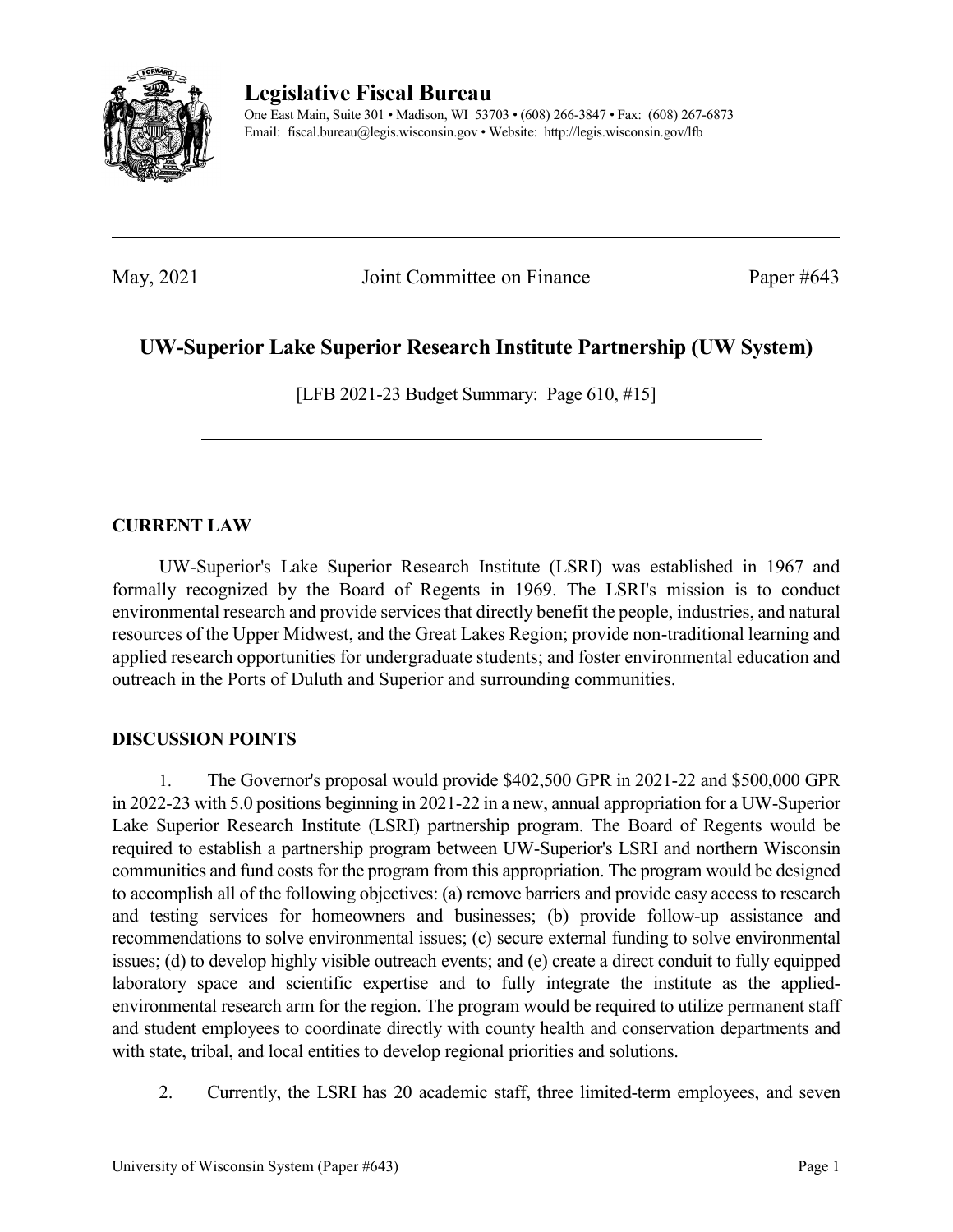undergraduate students with expertise across academic fields including: analytical chemistry, aquatic invasive species monitoring and outreach, benthic and zooplankton taxonomy, habitat restoration, microbiology, sediment and aquatic toxicology, quality assurance and data management, watershed management and planning, and wetland assessment and monitoring. The LSRI's annual budget varies based on available funding, but for fiscal year 2020-21, LSRI's operating budget is \$1,558,900, of which University funds comprised \$297,100 (\$261,500 GPR and \$35,600 PR) which funded the LSRI director, assistant director, administrative program specialist, part-time office assistant and supplies. The remaining \$1,261,800 covered other staff salary and fringe benefits and was supported by external funds (grants, contracts, and cooperative agreements).

3. Under the Governor's proposal, 5.0 positions would be provided for the LSRI partnership program. The 5.0 positions created under the proposal would include a Northern Wisconsin Environmental Health Program (NWEHP) Director who would develop the framework to create a conduit to fully equipped laboratory space and scientific expertise to facilitate integrating the Institute as the applied-environmental research arm for northern Wisconsin communities. This position would direct all program activities, seek outside funding, and manage the budget for the NWEHP, provide staff leadership, and coordinate with the LSRI director. Three of the newly created positions would have grant-writing responsibilities including: (a) a NWEHP conservation coordinator who would coordinate with conservation departments and conservation stakeholders to develop regional priorities and solutions; (b) a NWEHP laboratory coordinator who would coordinate with health department and businesses to develop regional priorities and solutions and remove barriers to access to research and testing services; and (c) a NWEHP education coordinator who would coordinate all outreach and education needs associated with the NWEHP. The fifth position would be a NWEHP laboratory technician who would conduct laboratory testing to meet the needs of the NWEHP as well as provide customer service to the community.

4. Depending on available funding, services provided by the LSRI currently include: chemical analysis of environmental samples from water, sediment, plankton, fish, and invertebrates including metal analyses, inorganic chemical analyses, measurements of acid volatile sulfides and simultaneously extracted metals, total and dissolved organic carbon, and grain size for sediment samples; E. coli certification; data management, data processing, and data distribution services; field sampling; geographic information systems- including spatial analyses of population distribution data, GIS integration and geo-spatial data collection and interpretation; quality assurance/quality/control program; taxonomy and collection of biological samples; and toxicity testing. The LSRI runs the only state laboratory certified in northwestern Wisconsin for analyzing nitrate, nitrite, and fluoride in drinking water. LSRI staff indicate the LSRI currently analyzes public and business drinking water samples for compliance monitoring of nitrate and nitrite for Douglas County, which the Institute reports to DNR. In the past, staff indicate the LSRI has also conducted water tests for metals and E. coli or total coliform at homeowners' requests. However, metal analyses cost from \$15 to \$20 per sample per metal while nitrate, nitrite, and fluoride analysis cost \$25 per sample, and Institute staff indicate the demand for homeowner water testing exceeds available supplies and funding. Supplies funding provided under the Governor's proposal would provide increased funds for scientific instrumentation, training, and testing supplies.

5. While LSRI has the testing capacity and expertise to be a continued presence in the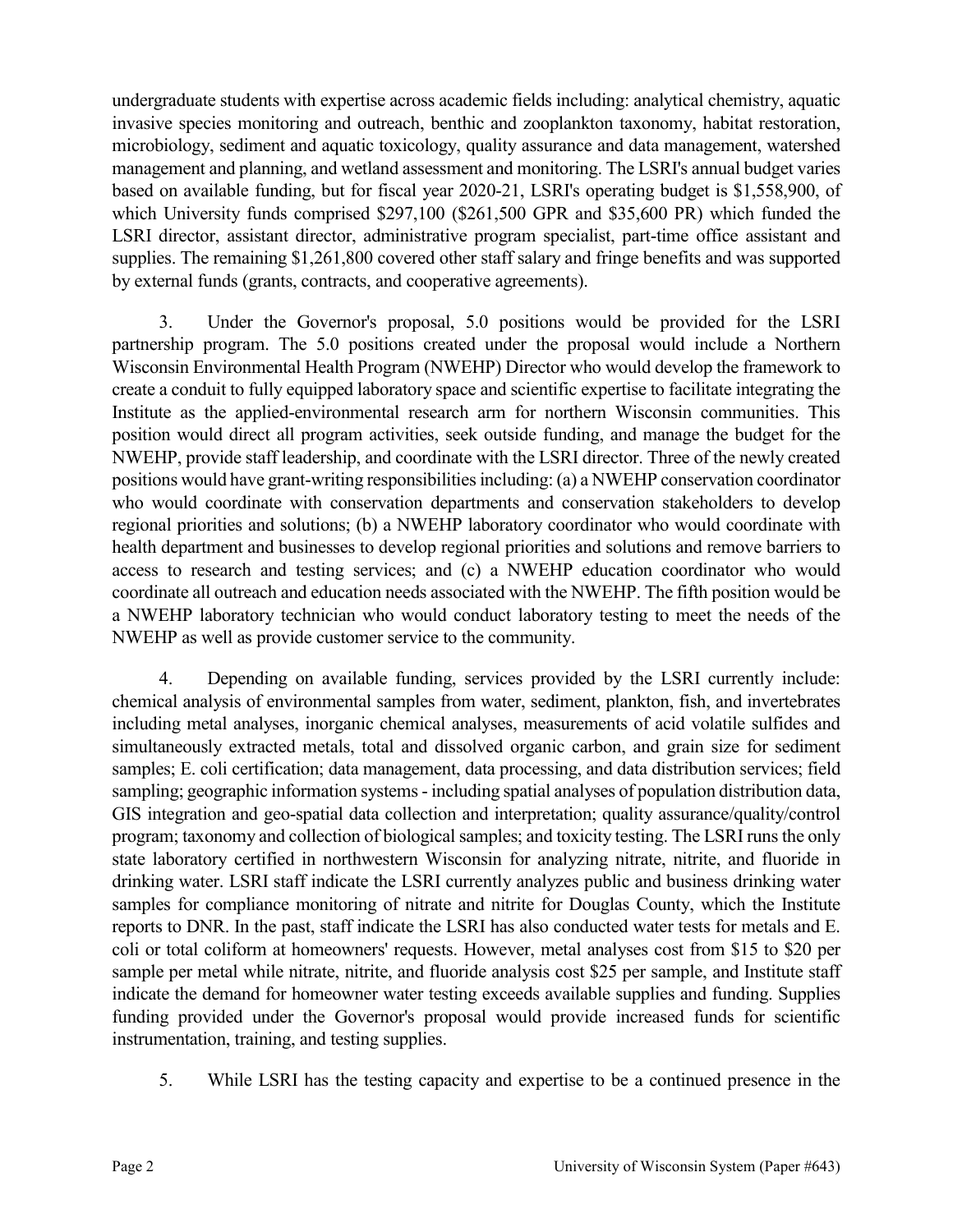region, LSRI staff indicate that the Institute's current reliance on grant funding limits its ability to consistently share its resources with the community. The funding provided under the Governor's proposal would allow LSRI to hire permanent staff who would work directly with county health and conservation departments, state, tribal, and local entities. Providing consistent funding could allow for more ongoing collaborations among community and regional partners.

6. Funding provided under the proposal would also improve accessibility of research and testing, provide long-term assistance on environmental issues and create outreach events to maximize community engagement. For example, using a project grant of \$56,000, LSRI developed, promoted and implemented a pilot study to test 700 privately-owned wells for fluoride concentration and an additional 111 well samples for metals (arsenic, iron, manganese, aluminum, and lead). The intended audience for this community outreach event included homeowners living in 11 northwest Wisconsin counties (Ashland, Barron, Bayfield, Burnett, Douglas, Iron, Polk, Price, Rusk, Sawyer, and Washburn). Homeowners were trained in sample collection and the LSRI provided sample bottle pickups at participating rural health clinics and large community events including county fairs. According to LSRI staff, the project was successful in raising awareness about the need for annual drinking water testing, provided individual homeowners with data about their wells, and provided health officials with a baseline dataset to inform future public health decisions.

7. If the Committee wishes to expand LSRI activities but at a lesser cost, it could provide \$241,500 GPR in 2021-22 and \$300,000 GPR in 2022-23 and 3.0 GPR positions beginning in 2021- 22. This would allow LSRI to begin the proposed partnership program with a lesser level of resources, which could be augmented in a subsequent budget request as needed. This funding could be provided in a new appropriation but without specifying the list of activities associated with the higher funding level.

8. If the Committee takes no action on this item, LSRI would not expand its activities as proposed, but could continue operations using base GPR resources and external funds such as grants, contracts, and cooperative agreements.

## **ALTERNATIVES**

1. Provide \$402,500 in 2021-22 and \$500,000 in 2022-23 with 5.0 positions beginning in 2021-22 in a new, annual appropriation for a UW-Superior Lake Superior Research Institute partnership program. Require the Board of Regents to establish a partnership program between UW-Superior's Lake Superior Research Institute and northern Wisconsin communities and fund costs for the program from this appropriation. Specify that the program would be designed to accomplish all of the following objectives: (a) remove barriers and provide easy access to research and testing services for homeowners and businesses; (b) provide follow-up assistance and recommendations to solve environmental issues; (c) secure external funding to solve environmental issues; (d) to develop highly visible outreach events; and (e) create a direct conduit to fully equipped laboratory space and scientific expertise and to fully integrate the institute as the applied-environmental research arm for the region. Require the program to utilize permanent staff and student employees to coordinate directly with county health and conservation departments and with state, tribal, and local entities to develop regional priorities and solutions.